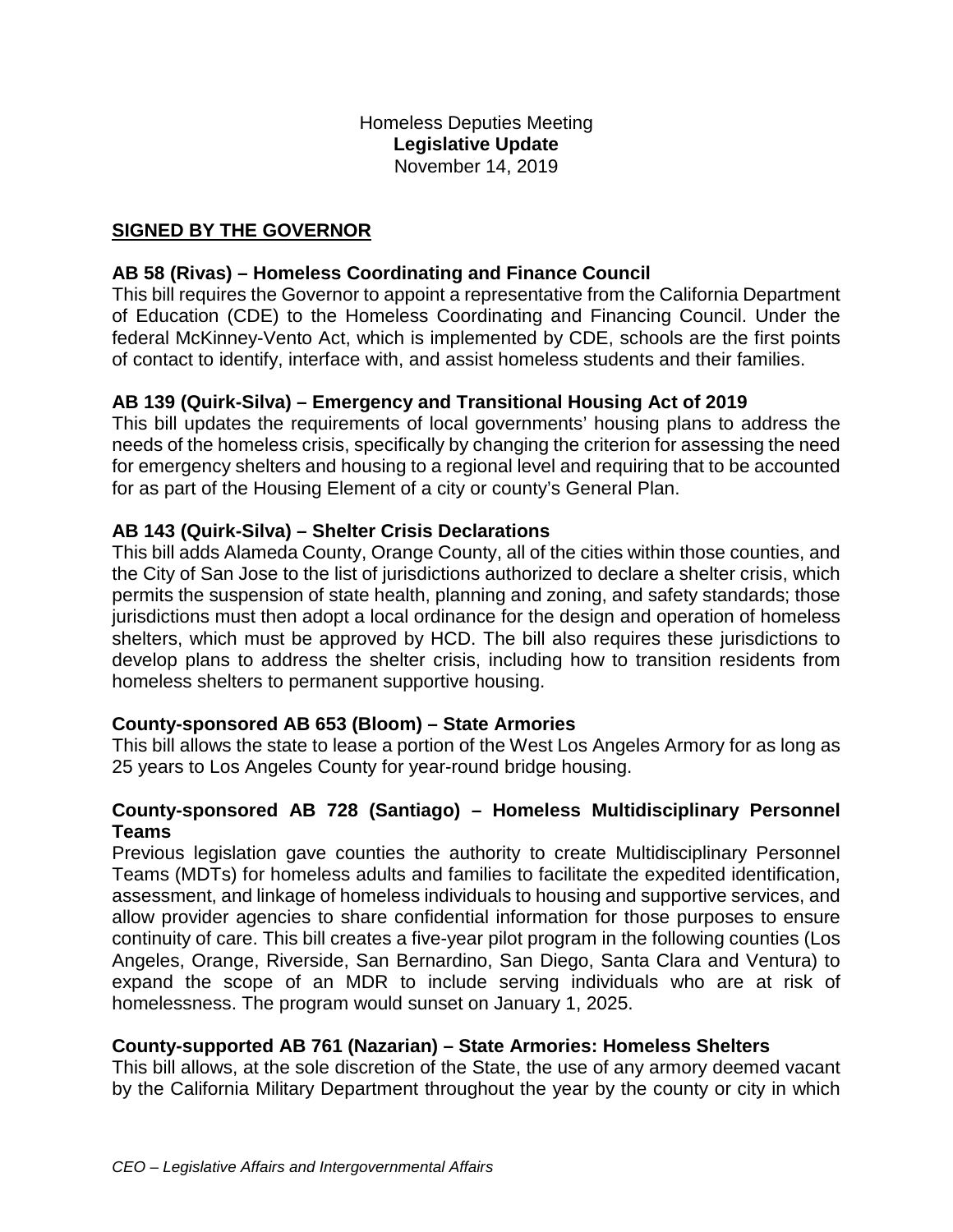the armory is located for the purpose of providing temporary shelter from hazardous weather conditions for homeless persons.

## **AB 1188 (Gabriel) – Persons At-Risk of Homelessness**

This bill creates a legal framework allowing a tenant, with the written approval of the owner or landlord, to take in a person who is at risk of homelessness. It includes a number of protections for both the landlord and tenant, including the ability for the tenant to remove the person at risk of homelessness on short notice.

#### **County-supported AB 1197 (Santiago) – CEQA Exemptions**

This bill provides a CEQA exemption for supportive housing and emergency shelters funded by the State's 2018 and 2019 homeless package, Measure H, and Proposition HHH. This bill went into effect immediately, and sunsets on January 1, 2025.

#### **AB 1235 (Chu) – Youth Homelessness Prevention Centers**

This bill renames the runaway and homeless youth shelters run by the Department of Social Services as "youth homelessness and prevention centers," expands the categories of youth for which the centers are required to provide services to also include youth at risk of homelessness and youth exhibiting status offender behavior, and expands the time a youth can stay in the center from 21 to 90 days.

#### **SB 211 (Beall) – Lease of State Highway Properties**

This bill authorizes Caltrans to lease its property to local governments for the purpose of an emergency shelter or feeding program for \$1 per month plus administrative fees.

# **County-supported SB 450 (Umberg) – CEQA Exemptions for Motel Conversions**

This bill provides a CEQA exemption until January 2025 for hotels converted to supportive housing. This bill sunsets on January 1, 2025.

#### **SB 687 (Rubio) – Homeless Coordinating and Financing Council**

This bill requires the Governor to appoint a representative of the state public higher education system to the Homeless Coordinating and Financing Council.

## **SB 744 (Caballero) – CEQA Exemptions**

This bill provides a CEQA exemption for supportive housing and No Place Like Home projects.

## **VETOED BY THE GOVERNOR**

## **AB 891 (Burke) - Safe Parking for the Homeless**

This will would have required cities and counties with a population of 330,000 and above to establish a safe parking program for those experiencing homelessness. In his veto message, the Governor suggested that local governments are best suited to make decisions about the types of solutions to address homelessness in their communities.